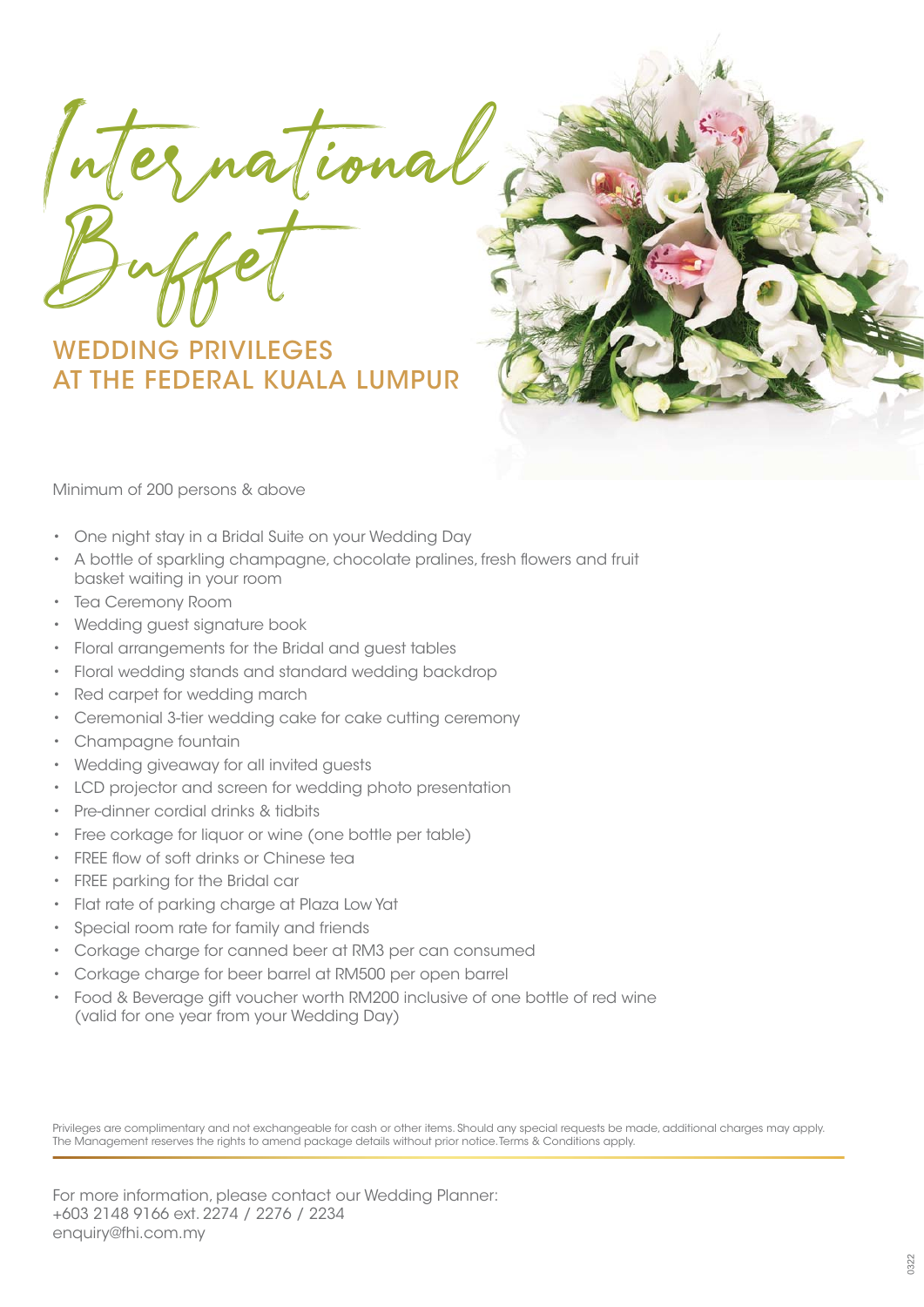BUFFET WEDDING Deluxe

RM108 per person

# **SALAD BAR**

- Assorted western cold cuts
- Cucumber in mint yoghurt
- Seafood salad
- Corn salad with balsamic vinaigrette
- Squid and bell pepper salad
- Acar rampai
- Malay kerabu
- Gado-gado
- Mixed green lettuce
- Cucumber, tomato, carrot

## **DRESSING**

• Italian, thousand island, vinaigrette, honey mustard and olive oil

## **CARVING**

• Roasted chicken with gravy

# **SOUP**

• Vegetable cream soup or chicken herbal soup

## **MAIN COURSES**

- Roasted lamb legs with apple mint sauce or beef stroganoff
- Curry fish
- Prawn with pineapple lemak style
- Fried squid kong poh style
- Brassica and black mushroom with oyster sauce
- New potato with parsley butter
- Bhindi masala (lady finger masala)
- Murgh do pyaza (chicken sautéed with herbs and spices)
- Fried noodles with seafood
- White rice or fried rice

# **DESSERT**

- Three whole cakes
- Assorted mini french pastries
- Malay kuih
- Cream caramel
- Jelly in glasses
- Agar-agar
- Malaysian fresh fruit platter
- Ice kacang with condiments

## **BEVERAGE**

• Coffee or tea

All prices quoted in Ringgit Malaysia (RM) are nett.

For more information, please contact our Wedding Planner: +603 2148 9166 ext. 2274 / 2276 / 2234 enquiry@fhi.com.my